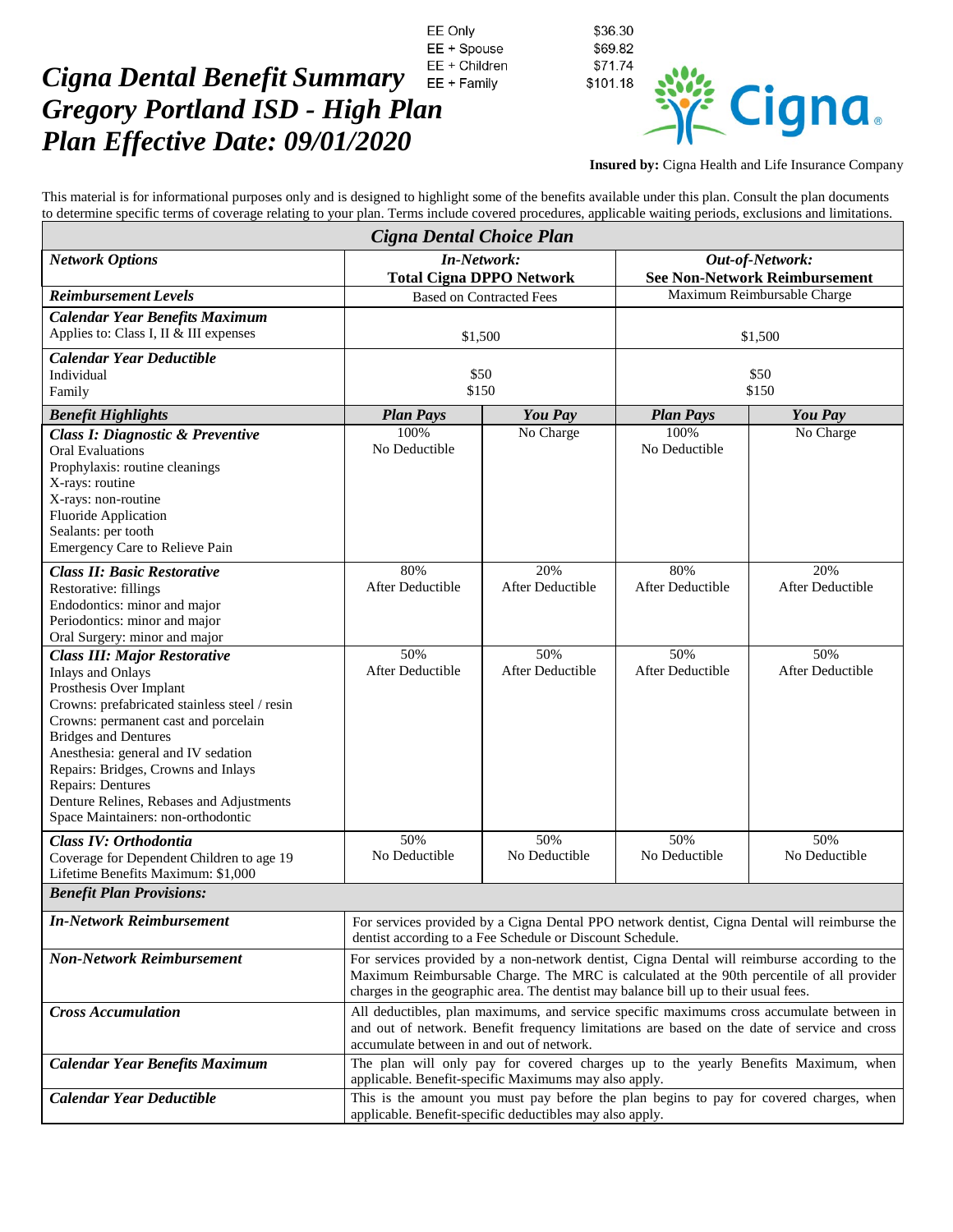| <b>Late Entrant Limitation Provision</b>       | Payment will be reduced by 50% for Class III and IV services for 12 months for eligible<br>members that are allowed to enroll in this plan outside of the designated open enrollment period.<br>This provision does not apply to new hires.                                                                                                                                                                                                                                                                                                                                                                                                                                                                                                                                                                                                                                                                                                                                                                                                                                                                                                         |  |  |
|------------------------------------------------|-----------------------------------------------------------------------------------------------------------------------------------------------------------------------------------------------------------------------------------------------------------------------------------------------------------------------------------------------------------------------------------------------------------------------------------------------------------------------------------------------------------------------------------------------------------------------------------------------------------------------------------------------------------------------------------------------------------------------------------------------------------------------------------------------------------------------------------------------------------------------------------------------------------------------------------------------------------------------------------------------------------------------------------------------------------------------------------------------------------------------------------------------------|--|--|
| <b>Pretreatment Review</b>                     | Pretreatment review is available on a voluntary basis when dental work in excess of \$200 is<br>proposed.                                                                                                                                                                                                                                                                                                                                                                                                                                                                                                                                                                                                                                                                                                                                                                                                                                                                                                                                                                                                                                           |  |  |
| <b>Alternate Benefit Provision</b>             | When more than one covered Dental Service could provide suitable treatment based on common<br>dental standards, Cigna HealthCare will determine the covered Dental Service on which<br>payment will be based and the expenses that will be included as Covered Expenses.                                                                                                                                                                                                                                                                                                                                                                                                                                                                                                                                                                                                                                                                                                                                                                                                                                                                            |  |  |
| <b>Oral Health Integration Program (OHIP)</b>  | Cigna Dental Oral Health Integration Program offers enhanced dental coverage for customers<br>with the following medical conditions: diabetes, heart disease, stroke, maternity, head and neck<br>cancer radiation, organ transplants and chronic kidney disease. There's no additional charge for<br>the program, those who qualify get reimbursed 100% of coinsurance for certain related dental<br>procedures. Eligible customers can also receive guidance on behavioral issues related to oral<br>health and discounts on prescription and non-prescription dental products. Reimbursements<br>under this program are not subject to the plan deductible, but will be applied to and are subject to<br>the plan annual maximum. Discounts on certain prescription and non-prescription dental<br>products are available through Cigna Home Delivery Pharmacy only, and you are required to<br>pay the entire discounted charge. For more information including how to enroll in this program<br>and a complete list of program terms and eligible medical conditions, go to www.mycigna.com<br>or call customer service 24/7 at 1.800.CIGNA24. |  |  |
| <b>Timely Filing</b>                           | Out of network claims submitted to Cigna after 365 days from date of service will be denied.                                                                                                                                                                                                                                                                                                                                                                                                                                                                                                                                                                                                                                                                                                                                                                                                                                                                                                                                                                                                                                                        |  |  |
| <b>Benefit Limitations:</b>                    |                                                                                                                                                                                                                                                                                                                                                                                                                                                                                                                                                                                                                                                                                                                                                                                                                                                                                                                                                                                                                                                                                                                                                     |  |  |
| Missing Tooth Limitation                       | For teeth missing prior to coverage with Cigna, the amount payable is 50% of the amount<br>otherwise payable until covered for 12 months; thereafter, considered a Class III expense.                                                                                                                                                                                                                                                                                                                                                                                                                                                                                                                                                                                                                                                                                                                                                                                                                                                                                                                                                               |  |  |
| <b>Oral Evaluations</b>                        | 2 per calendar year                                                                                                                                                                                                                                                                                                                                                                                                                                                                                                                                                                                                                                                                                                                                                                                                                                                                                                                                                                                                                                                                                                                                 |  |  |
| X-rays (routine)                               | Bitewings: 2 per calendar year                                                                                                                                                                                                                                                                                                                                                                                                                                                                                                                                                                                                                                                                                                                                                                                                                                                                                                                                                                                                                                                                                                                      |  |  |
| X-rays (non-routine)                           | Complete series of radiographic images and panoramic radiographic images: Limited to a<br>combined total of 1 per 36 months                                                                                                                                                                                                                                                                                                                                                                                                                                                                                                                                                                                                                                                                                                                                                                                                                                                                                                                                                                                                                         |  |  |
| Diagnostic Casts                               | Payable only in conjunction with orthodontic workup                                                                                                                                                                                                                                                                                                                                                                                                                                                                                                                                                                                                                                                                                                                                                                                                                                                                                                                                                                                                                                                                                                 |  |  |
| Cleanings                                      | 2 per calendar year, including periodontal maintenance procedures following active therapy                                                                                                                                                                                                                                                                                                                                                                                                                                                                                                                                                                                                                                                                                                                                                                                                                                                                                                                                                                                                                                                          |  |  |
| Fluoride Application                           | 1 per calendar year for children under age 19                                                                                                                                                                                                                                                                                                                                                                                                                                                                                                                                                                                                                                                                                                                                                                                                                                                                                                                                                                                                                                                                                                       |  |  |
| Sealants (per tooth)                           | Limited to posterior tooth. 1 treatment per tooth every 36 months for children under age 14                                                                                                                                                                                                                                                                                                                                                                                                                                                                                                                                                                                                                                                                                                                                                                                                                                                                                                                                                                                                                                                         |  |  |
| <b>Space Maintainers</b>                       | Limited to non-orthodontic treatment for children under age 19                                                                                                                                                                                                                                                                                                                                                                                                                                                                                                                                                                                                                                                                                                                                                                                                                                                                                                                                                                                                                                                                                      |  |  |
| Inlays, Crowns, Bridges, Dentures and Partials | Replacement every 60 months if unserviceable and cannot be repaired. Benefits are based on the<br>amount payable for non-precious metals. No porcelain or white/tooth-colored material on molar<br>crowns or bridges.                                                                                                                                                                                                                                                                                                                                                                                                                                                                                                                                                                                                                                                                                                                                                                                                                                                                                                                               |  |  |
| Denture and Bridge Repairs                     | Reviewed if more than once                                                                                                                                                                                                                                                                                                                                                                                                                                                                                                                                                                                                                                                                                                                                                                                                                                                                                                                                                                                                                                                                                                                          |  |  |
| Denture Adjustments, Rebases and Relines       | Covered if more than 6 months after installation                                                                                                                                                                                                                                                                                                                                                                                                                                                                                                                                                                                                                                                                                                                                                                                                                                                                                                                                                                                                                                                                                                    |  |  |
| Prosthesis Over Implant                        | 1 every 60 months if unserviceable and cannot be repaired. Benefits are based on the amount<br>payable for non-precious metals. No porcelain or white/tooth colored material on molar crowns<br>or bridges.                                                                                                                                                                                                                                                                                                                                                                                                                                                                                                                                                                                                                                                                                                                                                                                                                                                                                                                                         |  |  |
| <b>Benefit Exclusions:</b>                     |                                                                                                                                                                                                                                                                                                                                                                                                                                                                                                                                                                                                                                                                                                                                                                                                                                                                                                                                                                                                                                                                                                                                                     |  |  |

Covered Expenses will not include, and no payment will be made for the following:

Procedures and services not included in the list of covered dental expenses;

Diagnostic: cone beam imaging; Preventive Services: instruction for plaque control, oral hygiene and diet;

Restorative: veneers of porcelain, ceramic, resin, or acrylic materials on crowns or pontics on or replacing the upper and or lower first, second and/or third molars; Periodontics: bite registrations; splinting;

Prosthodontics: precision or semi-precision attachments; initial placement of a complete or partial denture per plan guidelines;

Implants: implants or implant related services;

Procedures, appliances or restorations, except full dentures, whose main purpose is to: change vertical dimension; diagnose or treat conditions or dysfunction of the temporomandibular joint (TMJ); stabilize periodontally involved teeth; or restore occlusion;

Athletic mouth guards; services performed primarily for cosmetic reasons; personalization; replacement of an appliance per benefit guidelines;

Services that are deemed to be medical in nature; services and supplies received from a hospital; Drugs: prescription drugs

Charges in excess of the Maximum Reimbursable Charge.

This document provides a summary only. It is not a contract. If there are any differences between this summary and the official plan documents, the terms of the official plan documents will prevail.

Cigna Dental PPO plans are insured and/or administered by Cigna Health and Life Insurance Company (CHLIC) or Connecticut General Life Insurance Company (CGLIC), with network management services provided by Cigna Dental Health, Inc. and certain of its subsidiaries. In Texas, the insured dental plan is known as Cigna Dental Choice, and this plan uses the national Cigna DPPO network.